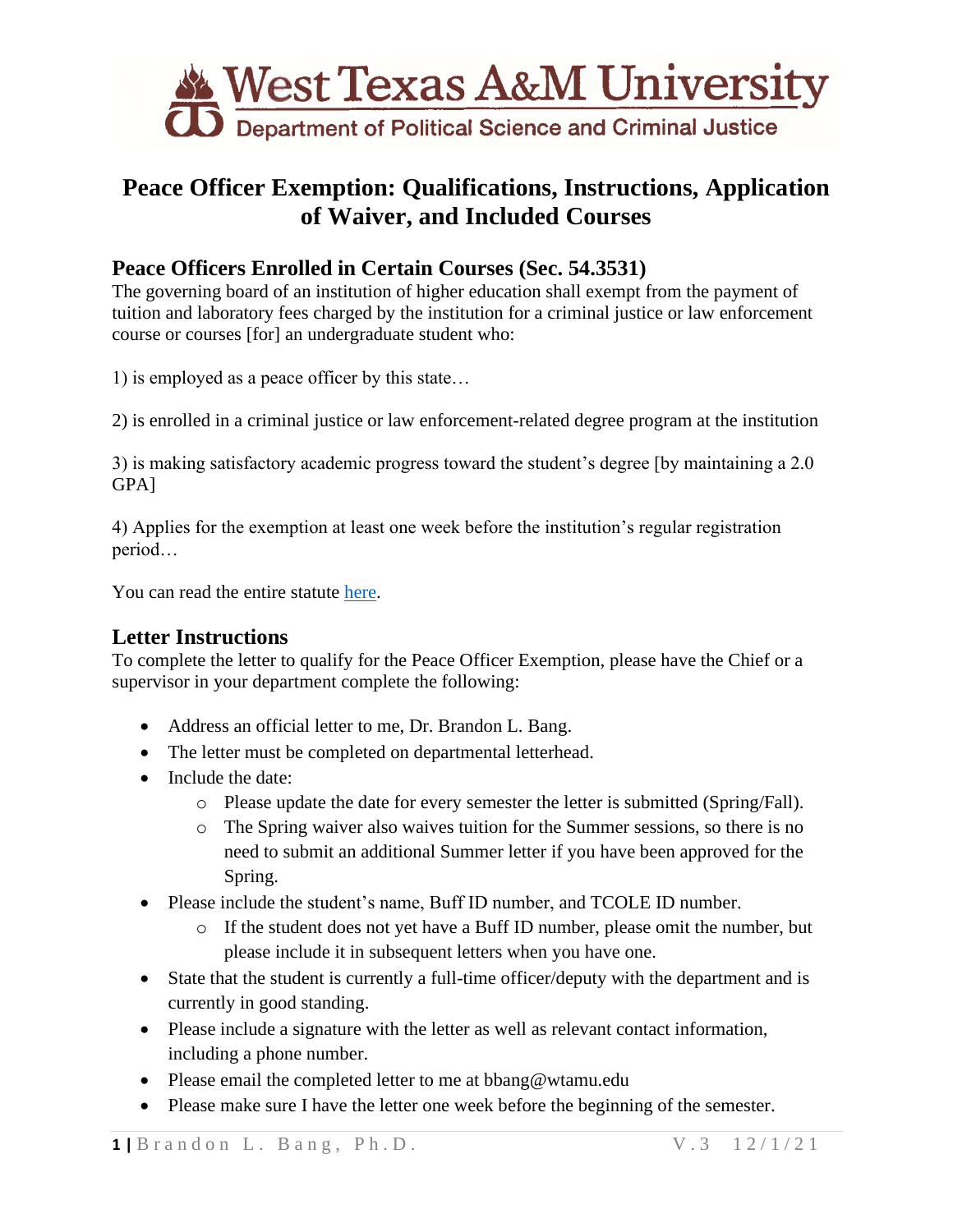For auditing purposes, if all of the above is not included in the letter, I will send the letter back to you, and your waiver will not be approved.

### **When the Waiver is Applied**

Once I approve and submit the waiver, your account may still show an amount due. The waiver will not officially be applied to your account until after the Census Date, usually the  $13<sup>th</sup>$  class date or shortly after. The Census Date for each term is clearly identified on each year's academic calendar. **You will need to pay the total balance, and then after the Census Date, the Business Office will apply the waiver. You will receive a refund for the tuition portion of the bill.** 

This exemption is a waiver, not a sponsorship; it does not cover mandatory fees, and it IS NOT A PAYMENT ON A STUDENT ACCOUNT. Students who receive the waiver are still responsible for paying any balance due on their student account by the same deadlines as all other students. Students who fail to meet minimum payment requirements by said due dates will be subject to the same policies as all other students, including possible schedule deletion, reinstatements fees of \$100, and/or late payment fees of \$20 per missed deadline. Check payment deadlines on the [Academic Calendar](https://www.wtamu.edu/student-support/registrar/academic-calendars.html) located on the [Registrar's Office](https://www.wtamu.edu/student-support/registrar/index.html) web pages or go to the Business Office [Payment Methods and Deadlines](https://www.wtamu.edu/business-finance/business-office/payment-methods-and-deadlines.html) page for complete payment deadline information.

Remember, the waiver is a reduction in charges, not a payment, and does not cover 100% of the registration cost. The waiver does not protect a student's schedule from deletion, and the student is still responsible for making the minimum payment required to hold their schedule for the term.

#### **Included Courses**

Not all courses required for your Criminal Justice degree are covered under the exemption. According to the Texas Administrative Code Rule 21.524, "The exemption does not apply to courses that make up the general education core curriculum required for all degrees." In other words, the exemption does not cover the CORE courses or what are frequently referred to as "general" requirements.

Furthermore, according to the Texas Administrative Code, "The exemption does not apply to courses that are not law enforcement or criminal justice courses even if they are included in the law enforcement-related or criminal justice degree or certificate program in which an individual is enrolled." In other words, not all courses required for the Criminal Justice degree are covered under the exemption, even if the course is required for your Criminal Justice degree.

On the page below, you can find the listed courses approved for the Peace OfficerExemption by West Texas A&M University and according to Texas State law as written by the legislature: